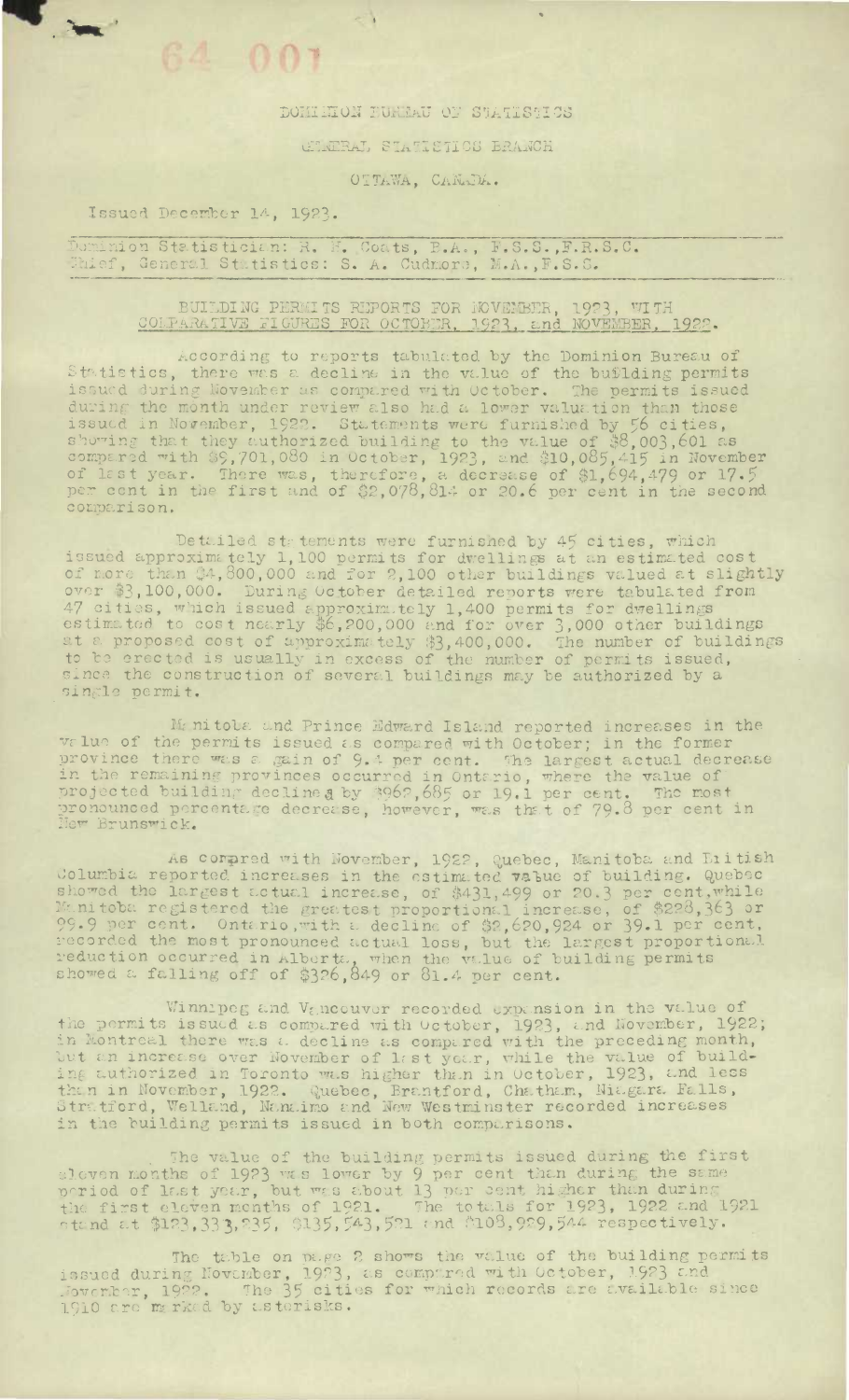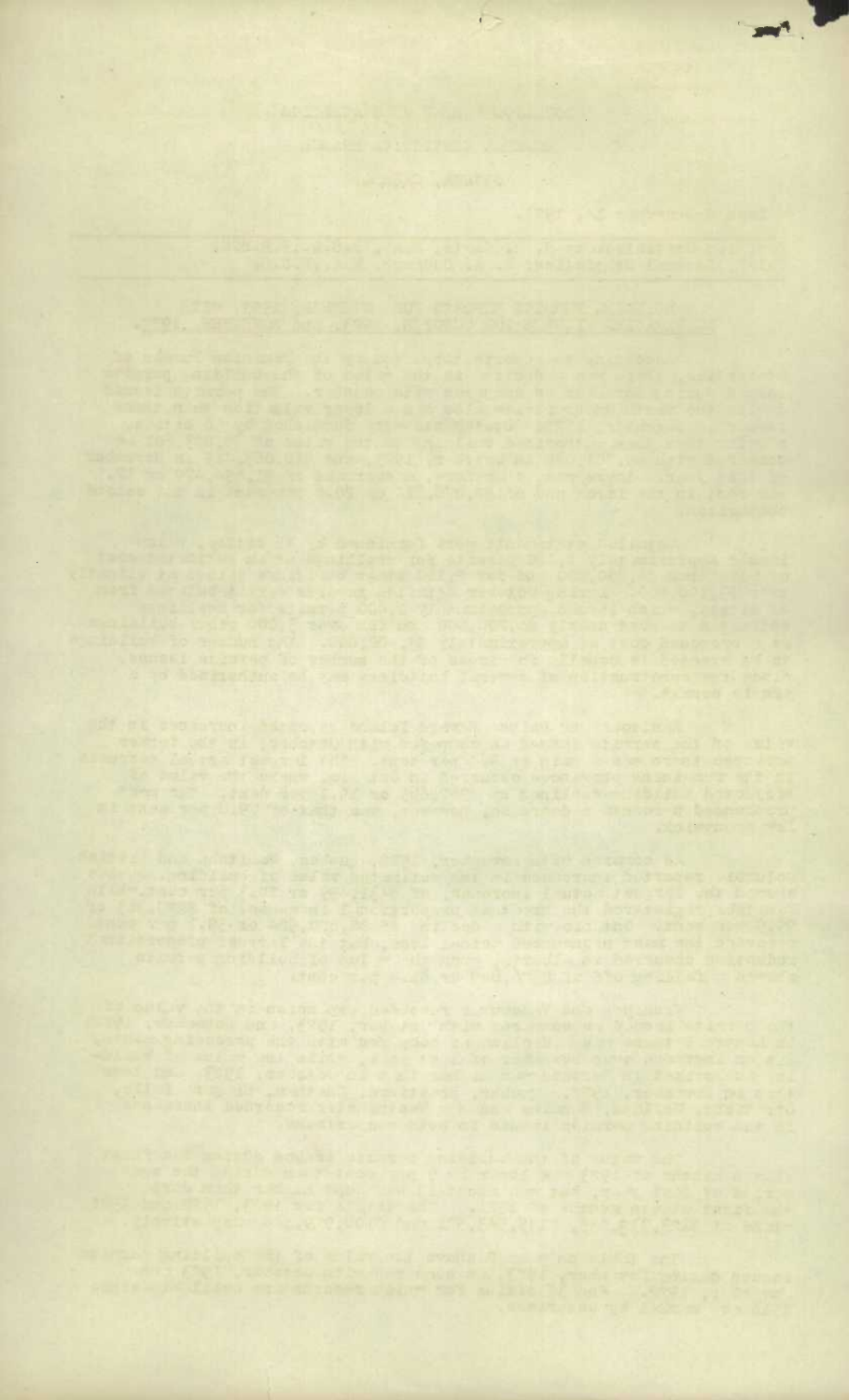

 $\overline{1}$ 

|                                                   | NOV.<br>1923                                             | Oct.<br>1923           | NOV.<br>1922                   |
|---------------------------------------------------|----------------------------------------------------------|------------------------|--------------------------------|
|                                                   |                                                          | $\mathbb{G}$           | $\mathfrak{F}$                 |
| Prince Edward Island-Charlottetown<br>Jova Scotia | 3,000                                                    | nil                    | 3,200                          |
| x halifax                                         | 51,637<br>29,642                                         | 90,415                 | 80,406                         |
| New Glasgow                                       | 295                                                      | 74,465<br>3,975        | 55,580<br>nil                  |
| Sydney<br>X                                       | 21,700                                                   | 11,975                 | 24,826                         |
| New Brunswick                                     | 19,190                                                   | 95,040                 | 55,235                         |
| Fredericton                                       | 2,400                                                    | 19,950                 | 3,500                          |
| x Moncton<br>x St. John                           | 6,190                                                    | 57,590                 | 4,735                          |
| mebec                                             | 10,600                                                   | 17,500                 | 47,000                         |
| Montreal-Maisonneuve<br>$\mathbf{x}$              | 2,559,589<br>1,862,214                                   | 2,994,028<br>2,116,180 | 2,128,090<br>1,675,370         |
| $\mathbf{x}$<br>Quebec                            | 561,000                                                  | 296,158                | 243,420                        |
| Shawinigan Balls                                  | 100                                                      | 35,000                 | 4,000                          |
| Sherbrooke<br>$\mathbf{X}$<br>Three Rivers        | 64,000                                                   | 40,000                 | 16,000                         |
| $\mathbf{x}$<br>$\mathbb{X}^-$<br>Westmount       | 61,825                                                   | 63,730                 | 96,200                         |
| Ontario                                           | 10,450<br>4,078,290                                      | 442,960<br>5,040,975   | 93,100<br>6,699,214            |
| Belleville                                        | ni1                                                      | nil                    |                                |
| Erantford<br>$\mathbf{x}$                         | 25,202                                                   | 17,737                 |                                |
| Chatham                                           | 11,822                                                   | 7,000                  | $1,950$<br>$11,955$<br>$7,676$ |
| Fort William<br>$\mathbf{x}$<br>Galt              | 5,925                                                    | 23,150                 | 456,300                        |
| Guelph<br>$\mathbb{X}$                            | 2,825<br>24,495                                          | 12,505<br>58,347       | 8,978                          |
| Hamilton<br>$\mathbf{x}$                          | 337,550                                                  | 351,100                | 86,268<br>337,525              |
| x Kingston                                        | 2,300                                                    | 25,823                 | 297,169                        |
| x Kitchener                                       | 60,075                                                   | 93,725                 | 446,872                        |
| London<br>$\mathbb{X}$<br>Miagara Falls           | 163,600                                                  | 264,055                | 165,875                        |
| Oshama                                            | 87,380<br>52,560                                         | 56,940                 | 29,000                         |
| Otterre.<br>$\mathbb X$                           | 194,040                                                  | 97,330<br>633,365      | 22,100<br>330,980              |
| Owen Sound                                        | 10,000                                                   | 25,600                 | 5,675                          |
| Peterboro<br>$\mathbf{x}$                         | 12,855                                                   | 21,455                 | 11,678                         |
| Port Arthur<br>$\mathbbm{X}$<br>Stratford         | 2,681                                                    | 72,450                 | 5,790                          |
| $\mathbb{X}$<br>x St. Catharines                  | 39,230<br>28,676                                         | 19,567<br>142,890      | 10,481                         |
| St. Thomas<br>$\mathbf{x}$                        | 14,230                                                   | 15,580                 | 70,550                         |
| Sarnia                                            | 21,015                                                   |                        | 11,337<br>77,770               |
| Sault Ste. Marie                                  | 10,348                                                   | $35,442$<br>$25,498$   | 700                            |
| Toronto<br>X                                      | 2,013,513                                                | 1,940,285              | 3, 213, 307                    |
| York Township<br>Welland                          | 606,150                                                  | 613,000                | $79 - 800$                     |
| Windsor<br>$\mathbf{x}$                           | 41,640<br>304,415                                        | 20,390<br>447, 145     | 7,820<br>276,840               |
| Woodstock                                         | 5,763                                                    | 20,096                 |                                |
| Mani toba                                         | 456,850                                                  | 417,542                | 228, 818                       |
| x Frandon                                         | 4,200                                                    | 6.712                  | 4,037                          |
| St. Boniface<br>x Winnipeg                        | 18,400                                                   | 34,380                 | 12,600                         |
| Saskatchewan                                      | 434,250<br>60,827                                        | 376,450<br>191,880     | 211,850<br>120,730             |
| x Moosejaw                                        | 777                                                      | 26,985                 | 22,680                         |
| Regina<br>$\mathbf{x}$                            | 19,775                                                   | 134,870                | 48,355                         |
| x Saskatoon                                       | 40, 275                                                  | 30,025                 | 49,695                         |
| Alberta<br>x Calgary                              | 74,775                                                   | 148,535                | 401,624                        |
| Edmonton<br>$\mathbf{x}$                          | $\frac{27}{35}, \frac{500}{7}, \frac{600}{690}$<br>3,835 | 64,200<br>55,875       | 103,800<br>250,879             |
| Lethbridge                                        |                                                          |                        | 45,945                         |
| Medicine Hat                                      |                                                          | $26,150$<br>$2,310$    |                                |
| British Columbia                                  | 702,443                                                  | 722,665                | <b>1,000</b><br>368,429        |
| Nanaimo<br>New Westminster<br>$\mathbf{x}$        | 10,395<br>49,650                                         | 6,700                  | 2,500                          |
| Point Grey                                        | 120,500                                                  | 28,140<br>262,500      | 11,950                         |
| Prince Rupert                                     | 6,065                                                    | 4,285                  | 3,677                          |
| South Vancouver                                   | 31,390                                                   | 34,100                 | 21,475                         |
| Vancouver<br>$\mathbf{x}$                         | 427, 125                                                 | 297,523                | 165,379                        |
| Victoria<br>$\mathbf{x}$                          | 57.318                                                   | 89, 417                | 30,698                         |
| Total - 56 cities                                 | 8,000,601                                                | 9,701,080              | 10,085,415                     |
| Total - x 35 cities                               | 6,953,023                                                | 8,357,929              | 8,888,481                      |
|                                                   | 1923                                                     | 1922                   | 1921                           |
| Accumulative Total for                            |                                                          |                        |                                |
| 56 cities - 1st 11 months                         | 123, 333, 235 135, 543, 521 108, 929, 544                |                        |                                |